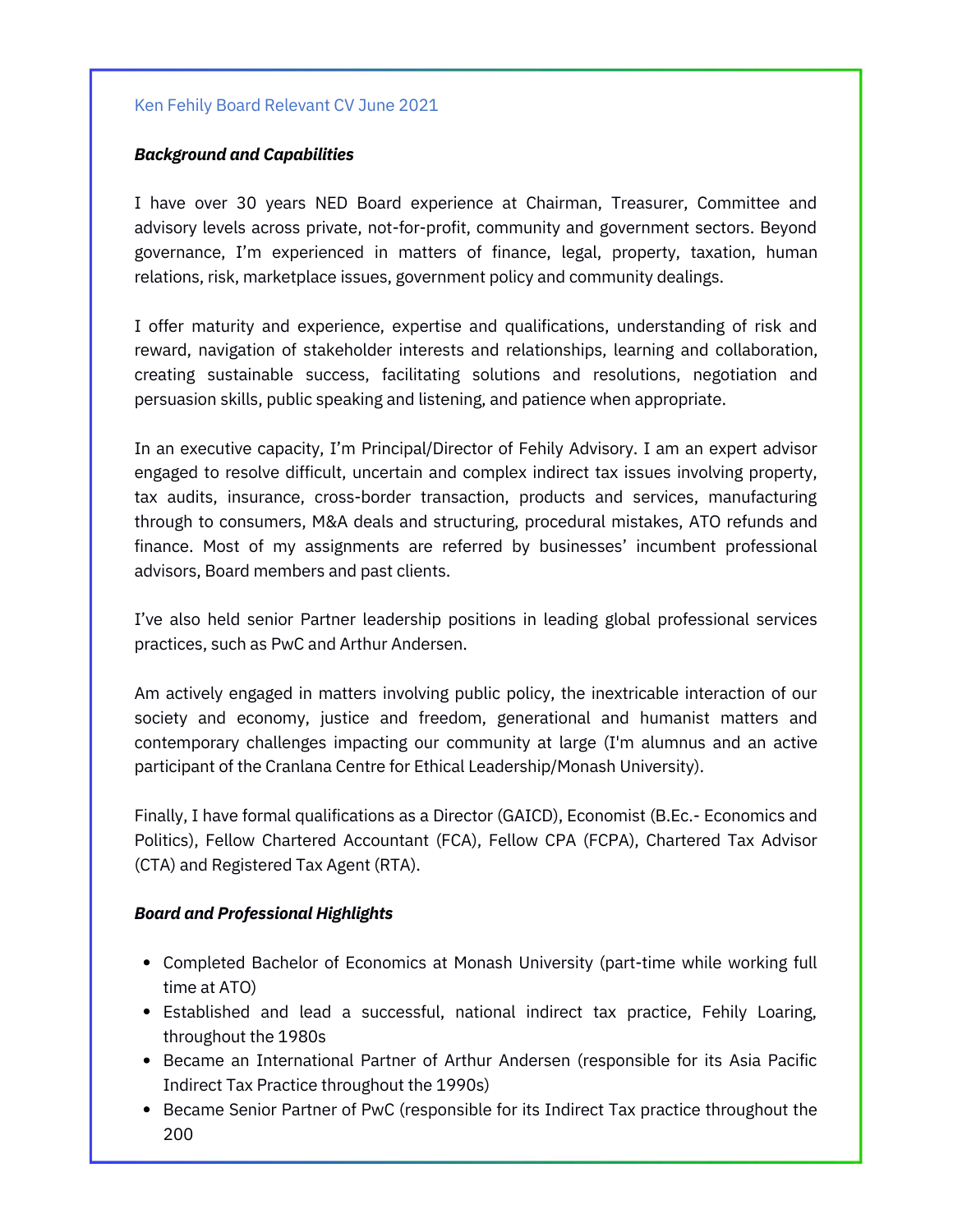### Ken Fehily Board Relevant CV June 2021

- Personally appointed as Member of Federal Treasurer Costello's GST Technical Advisory Committee (assisting in the development and writing of the GST laws for Australia in the late 1990s)
- Seeing through the successful implementation of the new GST regime as advisor to Federal Treasury and the ATO (member of the ATO Public Rulings Panel throughout the 2000s and still a member of the ATO's GST Stewardship Group)
- Successfully led the largest and most complex GST implementation programs around 2000, including Australia Post, Visy, Linfox, Orica, General Motors, Mercedes, GE, AAMI, and the Victorian government
- Lead tax advisor to major events including Sydney Olympics and Melbourne Commonwealth Games
- Being a Board member, Treasurer and Governor in the education sector over a 25 year period contributing to the decades-long success of an independent school, and participating in the development of the Federal government Gonski funding regime for independent schools nationally (Bialik College, Independent Schools Victoria, Independent Schools Councils of Australia)
- Established and operated a family-based Contemporary Art Gallery representing many local and international artists
- Chair of the Melbourne Art Foundation, successfully operating the biennial international Melbourne Art Fair involving private sector galleries, commercial enterprises, many Federal, Victorian and local government agencies, and negotiating significant support, sponsorships, and grants from corporations and arts-based organisations at all levels
- Chair of the Victorian Government's property holding statutory corporation (Docklands Authority, VicUrban, Places Victoria) working directly with numerous Ministers, government departments, Treasury Corporation Victoria, peer government agencies and the private sector (successfully turning Places Victoria around through 'reorganisation' to profitability and sustainability)
- Actively involved over the past four decades being on and/or advising numerous Boards and Committees of professional and industry bodies, private sector businesses and many not-for-profit community organisations such as museums, faith-based organisations, film festivals, visual arts organisations and local government arts funding

# *Education and Qualifications*

- 2015 Company Directors Course (GAICD), Australian Institute of Company Directors
- 2011 Colloquium, Cranlana Centre for Ethical Leadership
- 1980 Bachelor of Economics, Monash University